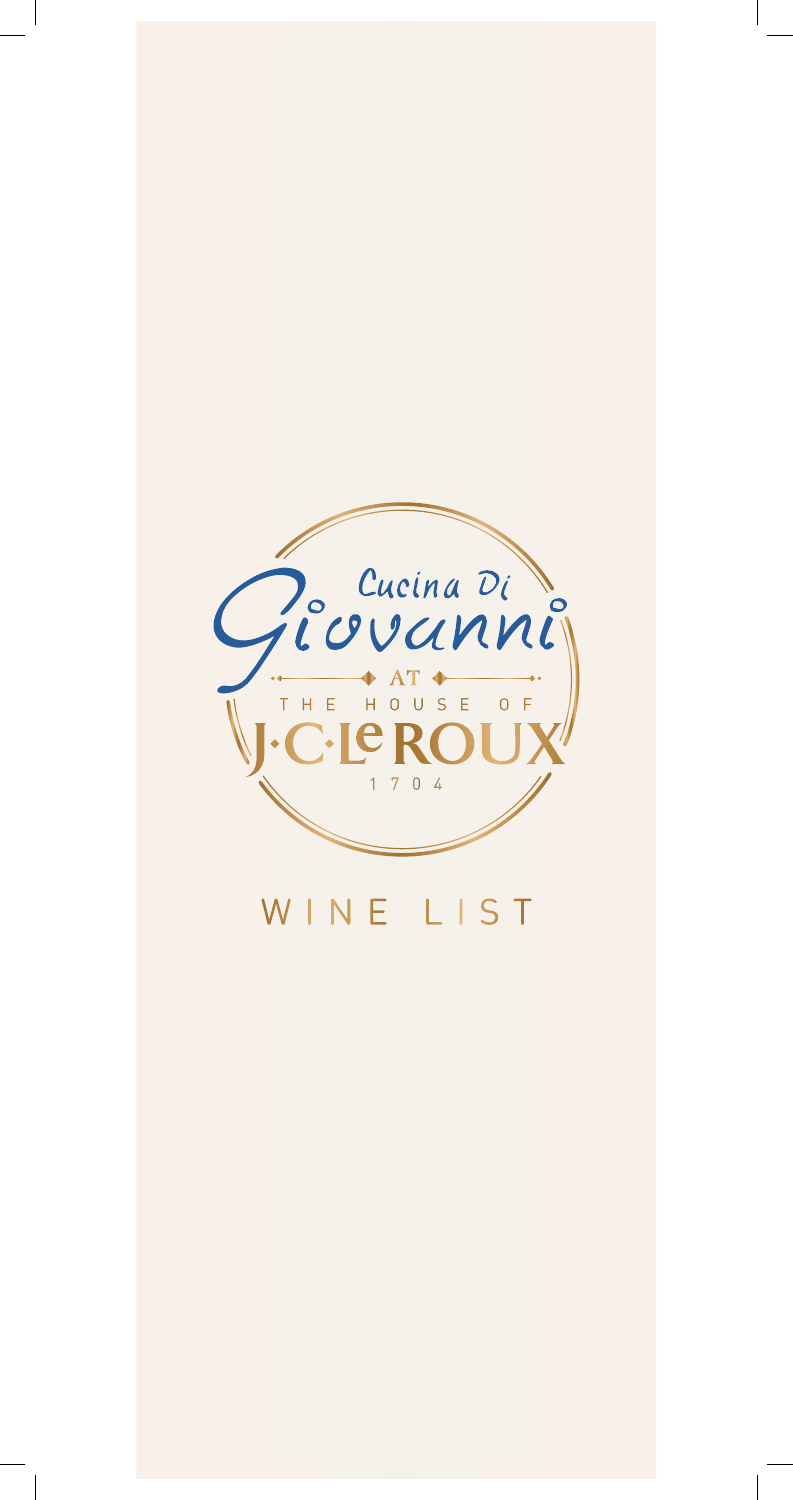#### SPARKLING WINE

| J.C. LE ROUX SPARKLING WINE  |                |
|------------------------------|----------------|
| SAUVIGNON BLANC              | 120            |
| PER GLASS                    | 35             |
| LE DOMAINE                   | 120            |
| PER GLASS                    | 3 <sub>5</sub> |
| LA FLEURETTE                 | 120            |
| PER GLASS                    | 35             |
| LA CHANSON                   | 120            |
| PER GLASS                    | 3 <sub>5</sub> |
| NECTAR DEMI-SEC              | 130            |
| PER GLASS                    | 39             |
| NECTAR DEMI-SEC ROSÉ         | 130            |
| PER GLASS                    | 39             |
|                              |                |
| <b>J.C. LE ROUX MCC</b>      |                |
| SCINTILLA                    | 350            |
|                              |                |
| J.C. LE ROUX NON-ALCOHOLIC   |                |
| LE DOMAINE                   | 95             |
| LA FLEURETTE                 | 95             |
|                              |                |
| J.C. LE ROUX CAN             |                |
| APPLE BLOSSOM & ZESTY CITRUS | 25             |
| LA FLEURETTE LIGHT           | 25             |
| J.C. LE ROUX MIMOSA          | 35             |
|                              |                |
| PONGRACZ                     |                |
| BRUT                         | 205            |
| ROSÉ                         | 205            |

### POPTAILS

| ELDER FIZZ                                                                                                                                                                                    | 75 |
|-----------------------------------------------------------------------------------------------------------------------------------------------------------------------------------------------|----|
| SWEETEN YOUR DAY WITH THIS GIN POPTAIL - AN APPLE AND COCONUT POPSICLE IMMERSED IN<br>A SPARKLING GIN. ELDERFLOWER AND LITCHI COCKTAIL. TOPPED OFF WITH J.C. LE ROUX NECTAR<br>DEMI-SEC.      |    |
| SUNSET ROSE                                                                                                                                                                                   | 75 |
| VODKA AND ORANGE GETS A SASSY TWIST WHEN COMBINED WITH THYME SYRUP AND A SPLASH OF<br>J.C. LE ROUX NECTAR DEMI-SEC ROSÉ. SERVED WITH A RASPBERRY AND GINGER POPSICLE TO ADD A<br>FIFRY CHILL. |    |
| STRAWBERRY DAQUIRI                                                                                                                                                                            | 65 |
| MOJITO                                                                                                                                                                                        | 65 |
| PIÑA COIADA                                                                                                                                                                                   | 65 |
| G & T G R A P F F R U I T                                                                                                                                                                     | 65 |
|                                                                                                                                                                                               |    |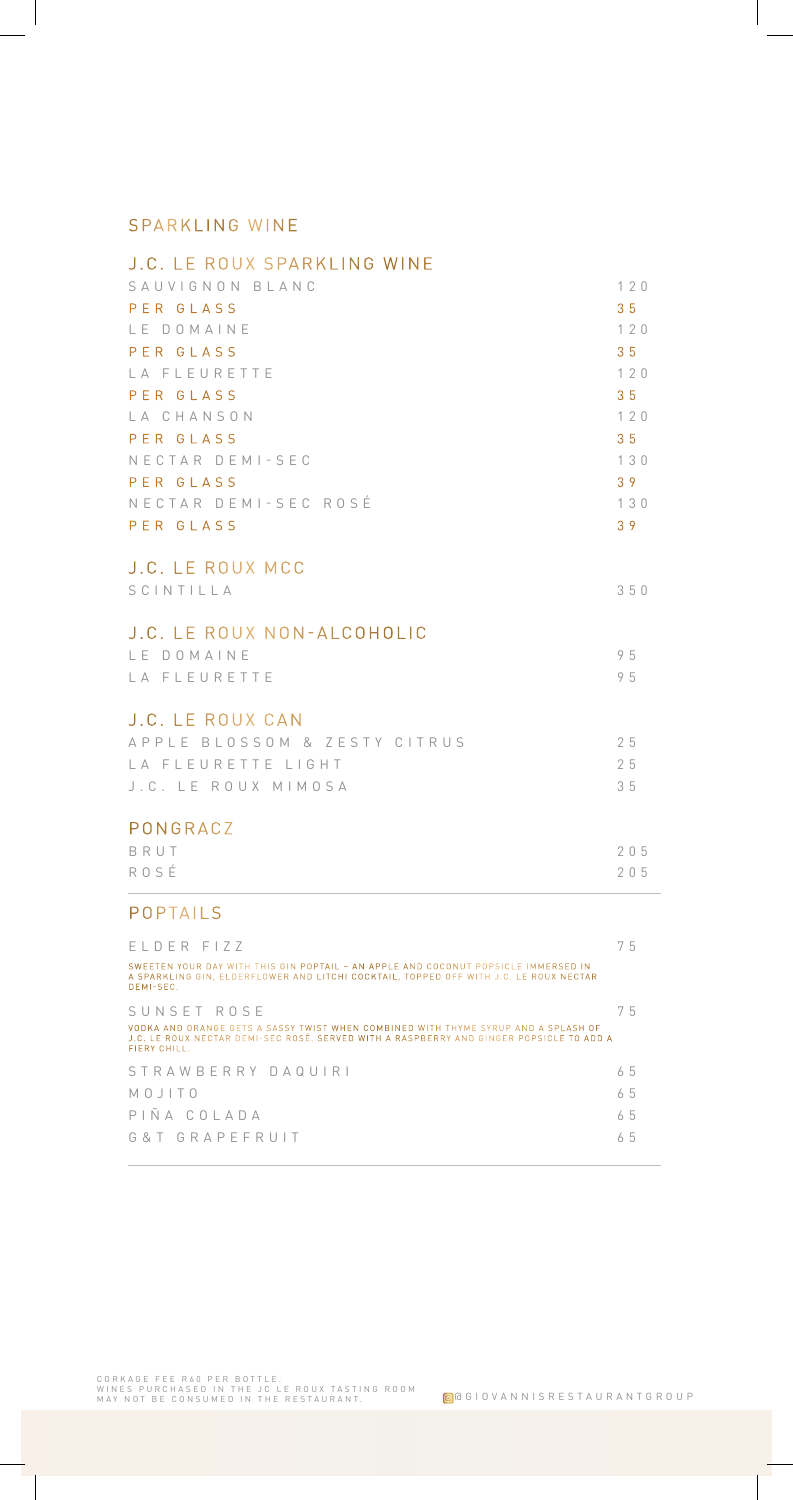## WINE

## WHITE WINE

| <b>CIDER</b>                                              |            |
|-----------------------------------------------------------|------------|
| <b>RED BLENDS</b><br>ZONNEBLOEM SMV                       | 165        |
| PINOTAGE<br>ZONNEBLOEM                                    | 165        |
| <b>SHIRAZ</b><br>DURBANVILLE HILLS                        | 155        |
| CABERNET SAUVIGNON<br>DURBANVILLE HILLS                   | 155        |
| MERLOT<br>DURBANVILLE HILLS<br>PER GLASS                  | 155<br>45  |
| <b>RED WINE</b>                                           |            |
| ROSÉ<br>ALLESVERLOREN TINTA                               | 149        |
| CHARDONNAY<br>DURBANVILLE HILLS                           | 155        |
| <b>CHENIN BLANC</b><br>DURBANVILLE HILLS<br>ALLESVERLOREN | 155<br>149 |
| SAUVIGNON BLANC<br>DURBANVILLE HILLS<br>PER GLASS         | 155<br>45  |

| SAVANNA DRY          | 38 |
|----------------------|----|
| SAVANNA LIGHT        | 38 |
| HUNTER'S DRY         | 38 |
|                      |    |
| <b>BEER</b>          |    |
| STELLA ARTOIS        | 38 |
| PERONI               | 35 |
|                      |    |
| WHISKEY              |    |
| BAIN'S               | 32 |
| THREE SHIPS 3YO      | 22 |
| THREE SHIPS 5YO      | 25 |
| SCOTTISH LEADER 12YO | 35 |

CORKAGE FEE R60 PER BOTTLE.<br>WINES PURCHASED IN THE JC LE ROUX TASTING ROOM<br>MAY NOT BE CONSUMED IN THE RESTAURANT.

T,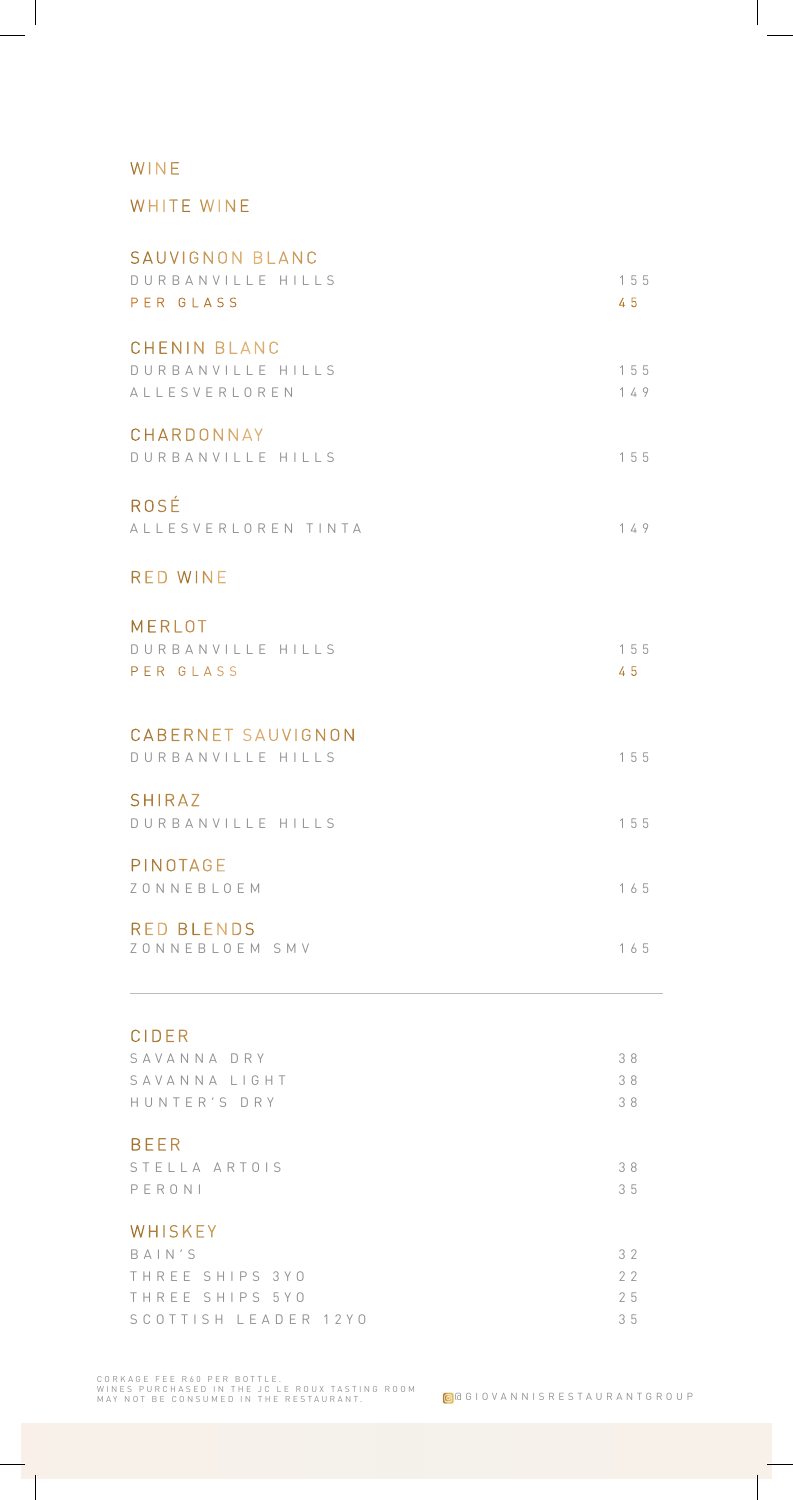| <b>BRANDY</b>                       |    |
|-------------------------------------|----|
| KLIPDRIFT PREMIUM                   | 25 |
| VAN RYN'S 12YO                      | 55 |
| KLIPDRIFT EXPORT                    | 28 |
| GIN                                 |    |
| GORDON'S                            | 23 |
|                                     |    |
| VODKA                               |    |
| CRUZ VINTAGE BLACK                  | 28 |
| PORT                                |    |
| ALLESVERLOREN                       | 35 |
|                                     |    |
| <b>APERITIF</b>                     |    |
| NACHTMUSIK                          | 29 |
|                                     |    |
| <b>SHERRY</b><br>MONIS MEDIUM CREAM | 28 |
|                                     |    |
| LIQUEUR                             |    |
| PIMM'S                              | 24 |
| AMARULA CREAM                       | 24 |
| LIMONCELLO                          | 34 |
| PEPPERMINT                          | 24 |
|                                     |    |
| <b>DIGESTIF</b>                     |    |
| GIOVANNIS GRAPPA                    | 39 |

## COLD & ICE DRINKS

| SOFT DRINKS 300 ML                          | 26        |
|---------------------------------------------|-----------|
| (COKE, COKE ZERO, FANTA ORANGE, CREME SODA) |           |
| TIZERS 275 ML                               | 29        |
| MIXERS 200 ML                               | 24        |
| ROCK SHANDY                                 | 35        |
| STILL/SPARKLING WATER 250 ML                | 16        |
| STILL/SPARKLING WATER 750 ML                | 39        |
| LOCAL ICED TEAS                             | 29        |
| ORANGE JUICE JUG                            | $10$ $01$ |
| ORANGE JUICE                                | 29        |
| MILKSHAKES                                  |           |
| (ENOUIRE ABOUT FLAVOURS WITH YOUR WAITER)   | 38        |